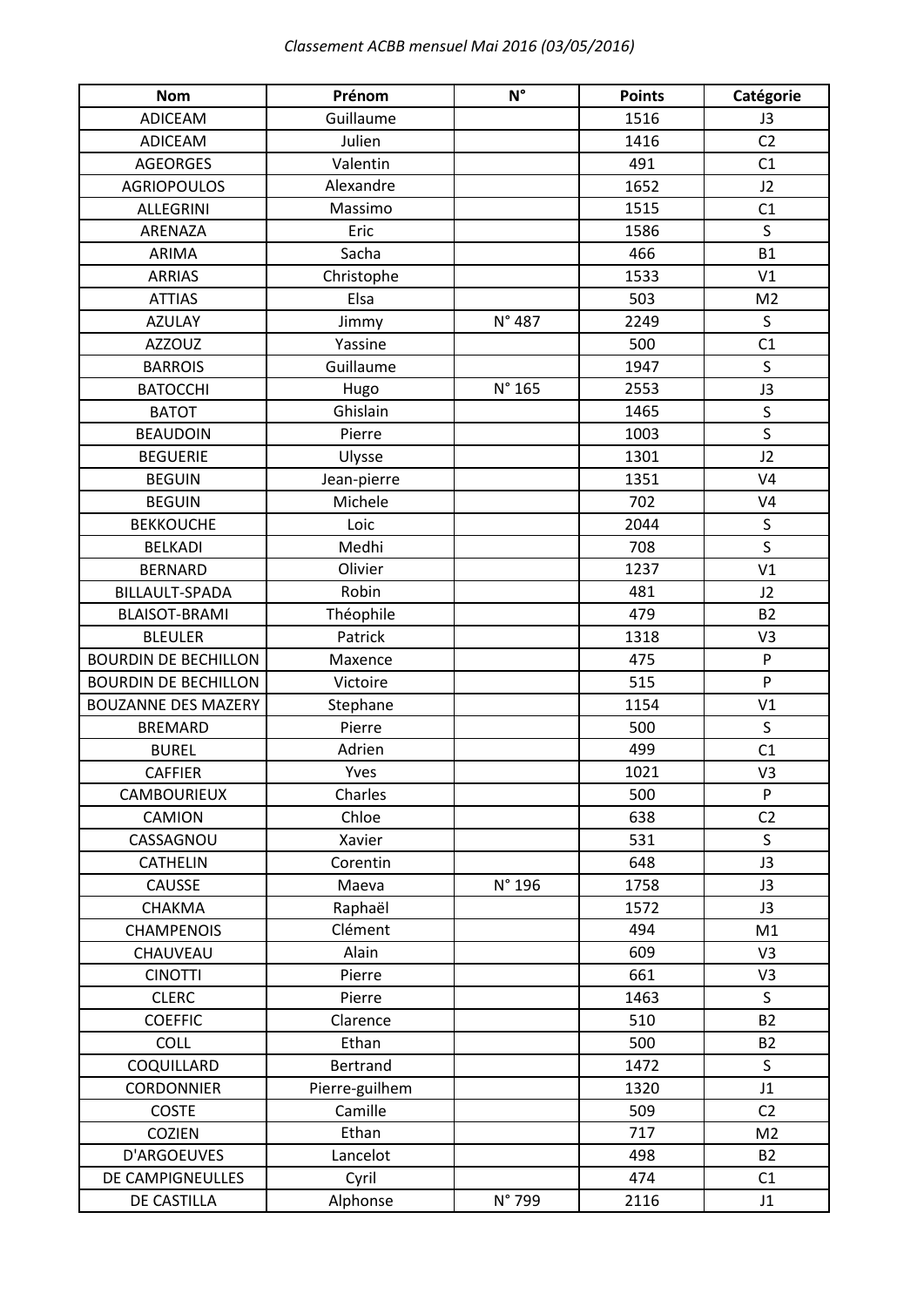| <b>Nom</b>               | Prénom          | $N^{\circ}$    | <b>Points</b> | Catégorie               |
|--------------------------|-----------------|----------------|---------------|-------------------------|
| DE CASTILLA              | Hugues          |                | 500           | V <sub>2</sub>          |
| DE NODREST               | Léo             | N° 185         | 2525          | J1                      |
| DE VAUBLANC              | Rémi            |                | 508           | J1                      |
| <b>DEGUIL</b>            | Christophe      |                | 979           | V1                      |
| <b>DELORME</b>           | Pierre          |                | 1803          | $\sf S$                 |
| <b>DOUIFI</b>            | Yanis           | N° 362         | 2338          | $\sf S$                 |
| <b>DOUSS</b>             | Medhi           |                | 542           | $\overline{\mathsf{S}}$ |
| <b>DRINKHALL</b>         | Paul andrew     | $N^{\circ}$ 18 | 3440          | $\mathsf{S}$            |
| DU LAC                   | Alban           |                | 492           | M1                      |
| <b>DUBOIS</b>            | Laurent         |                | 1814          | S                       |
| <b>DUPEUX</b>            | Louis gabriel   |                | 1721          | J3                      |
| <b>DUPONT</b>            | Loïc            |                | 499           | $\sf S$                 |
| <b>DUQUESNAY</b>         | <b>Bertrand</b> |                | 908           | $\mathsf{S}$            |
| <b>DUSSEAUX</b>          | Marc            |                | 1486          | $\mathsf{S}$            |
| <b>ENTRINGER</b>         | Raoul           |                | 1065          | V <sub>3</sub>          |
| <b>FEING KWONG CHAN</b>  | Sandrine        |                | 730           | $\sf S$                 |
| <b>FLACELIERE</b>        | Sebastien       |                | 1098          | C <sub>2</sub>          |
| <b>FRANCO</b>            | Eytan           |                | 502           | <b>B2</b>               |
| <b>FRANQUIN</b>          | Thierry         |                | 1139          | V <sub>2</sub>          |
| <b>GALVEZ</b>            | Louis           |                | 499           | M <sub>2</sub>          |
| <b>GAUTIER</b>           | Olivier         |                | 1137          | V1                      |
| <b>GAVEAU</b>            | Pierre-evan     |                | 504           | J1                      |
| <b>GAVETTI</b>           | Maximilien      |                | 566           | <b>B2</b>               |
| <b>GERALD</b>            | Florian         |                | 980           | S                       |
| <b>GHARIB</b>            | Christian       |                | 726           | V <sub>4</sub>          |
| GIL                      | Ilyes           |                | 755           | C1                      |
| <b>GIROU</b>             | Alain           |                | 849           | V <sub>2</sub>          |
| <b>GOETZ</b>             | Pierre          |                | 1428          | J2                      |
| <b>GRUSON</b>            | Raphaël         |                | 500           | C <sub>2</sub>          |
| <b>GUILLOU</b>           | Erwan           |                | 1471          | V1                      |
| <b>HABERT</b>            | Jean-françois   |                | 766           | V <sub>2</sub>          |
| <b>HABERT</b>            | Patrick         |                | 1561          | V <sub>2</sub>          |
| <b>HADDAD</b>            | Eden            |                | 504           | P                       |
| <b>HADDAD</b>            | John            |                | 512           | V1                      |
| <b>HADDAD</b>            | <b>Tarek</b>    |                | 1375          | $\mathsf{S}$            |
| HAMONOU                  | Romain          |                | 500           | C1                      |
| <b>HANIN</b>             | Aurelie         |                | 1218          | S                       |
| <b>HATIEZ</b>            | Adrien          |                | 517           | J2                      |
| <b>HAYEK</b>             | Jean-Baptiste   |                | 537           | C1                      |
| <b>HOMBERG</b>           | Arthur          |                | 1033          | C <sub>2</sub>          |
| <b>HUGUET</b>            | David           |                | 2021          | S                       |
| <b>JANUS</b>             | Krzysztof       |                | 941           | <b>B2</b>               |
| <b>JANUS</b>             | Tomasz          |                | 941           | <b>B2</b>               |
| KOL                      | Nicolas         |                | 674           | $\mathsf{S}$            |
| <b>KOMAROFF KOURLOFF</b> | Adrien          |                | 513           | J1                      |
| KRISHNAKUMAR             | Anirudh         | N° 747         | 2137          | $\mathsf{S}$            |
| LABEDADE                 | Fanny           |                | 1026          | $\sf S$                 |
| LAFORGE                  | Gael            |                | 918           | $\sf S$                 |
| LE BAIL                  | Romain          |                | 1648          | $\sf S$                 |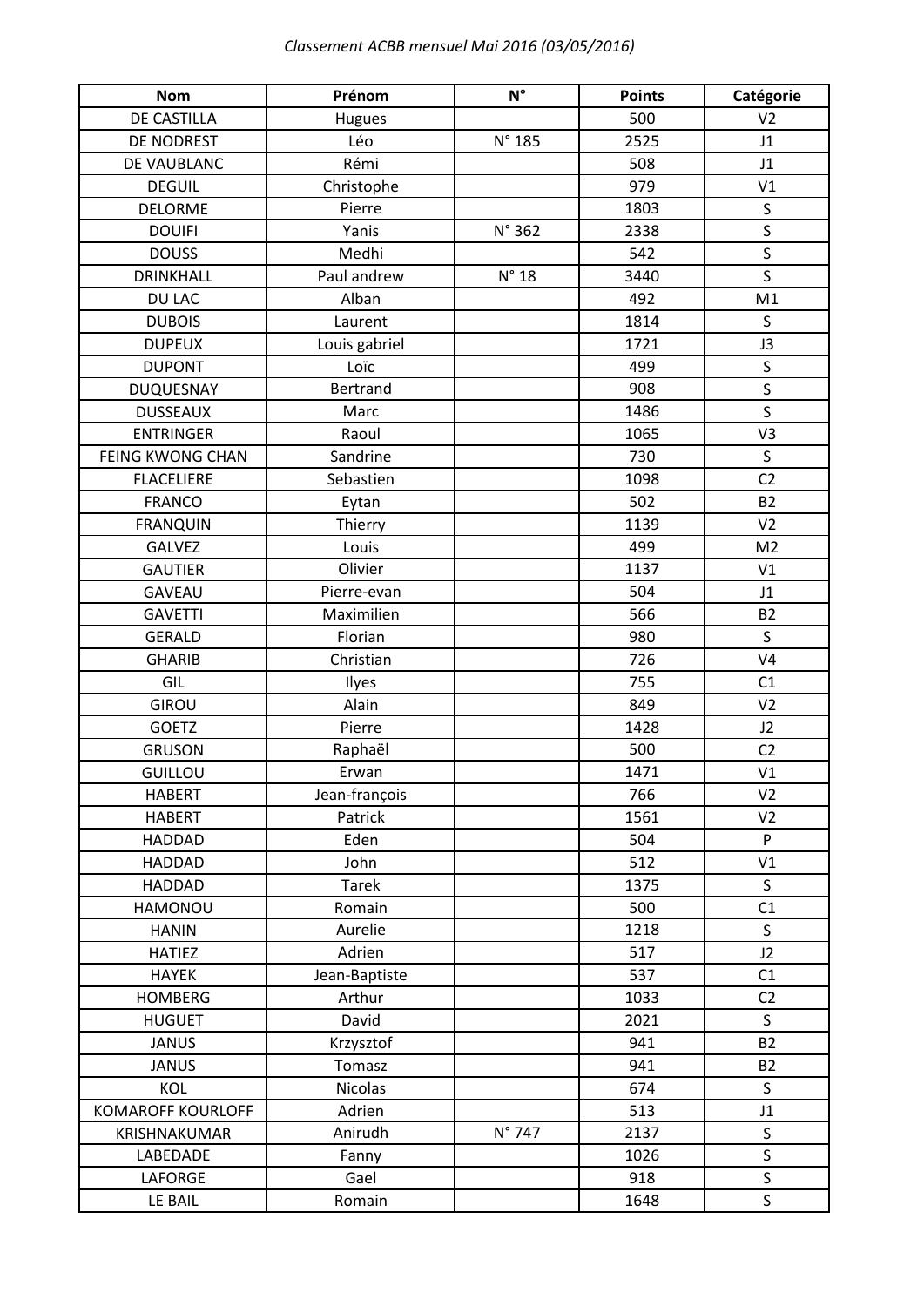| <b>Nom</b>            | Prénom                   | $N^{\circ}$    | <b>Points</b> | Catégorie      |
|-----------------------|--------------------------|----------------|---------------|----------------|
| LE BERRE              | Daniel                   |                | 500           | V <sub>4</sub> |
| LE ROY                | Martial                  |                | 804           | $\mathsf S$    |
| LEBEAU                | Simon                    |                | 1824          | $\mathsf S$    |
| LEBESSON              | Emmanuel                 | $N^{\circ}$ 19 | 3378          | $\sf S$        |
| LEMONIZ               | Mario                    | N° 553         | 2218          | $\mathsf S$    |
| <b>LETHOREL</b>       | Serge                    | N° 740         | 2140          | V <sub>1</sub> |
| LIEGE                 | Lucas                    |                | 538           | J1             |
| <b>LIMOGES</b>        | Ulrich                   |                | 1395          | V1             |
| <b>LLORCA</b>         | Damien                   | N° 184         | 2526          | J1             |
| <b>LUCAS</b>          | Cosme                    |                | 493           | C1             |
| <b>LUGADET</b>        | Julien                   |                | 1694          | $\sf S$        |
| <b>MANADER</b>        | Philippe                 |                | 1747          | $\sf S$        |
| <b>MANIERE</b>        | Florian                  |                | 504           | C <sub>2</sub> |
| <b>MARBOTTE</b>       | Vincent                  |                | 1420          | V <sub>2</sub> |
| <b>MARTIN</b>         | Joseph                   |                | 518           | J1             |
| <b>MARTINEZ</b>       | Michel                   | $N^{\circ}$ 48 | 3045          | $\sf S$        |
| <b>MARTY</b>          | Clément                  |                | 557           | <b>B1</b>      |
| <b>MATTENET</b>       | Adrien                   | $N^{\circ}$ 12 | 3517          | S              |
| <b>MAVRE</b>          | Victor                   |                | 671           | <b>B1</b>      |
| <b>MAYER CRESCITZ</b> | Clement                  |                | 1666          | J2             |
| <b>MERCADIER</b>      | <b>Baptiste</b>          |                | 533           | J1             |
| <b>MEUNIER</b>        | Thomas                   |                | 603           | M <sub>2</sub> |
| <b>MILIN</b>          | Ludivine                 |                | 989           | S              |
| <b>MOLARD</b>         | Alexandre                |                | 492           | M1             |
| <b>MOMENI</b>         | Alban                    |                | 489           | <b>B1</b>      |
| <b>MOMENI</b>         | <b>Bastian</b>           |                | 496           | ${\sf P}$      |
| <b>MOMMESSIN</b>      | Alexis                   | N° 175         | 2537          | $\mathsf S$    |
| <b>MONFERRINI</b>     | Théo                     |                | 485           | M1             |
| <b>MONGA</b>          | Ludovic                  |                | 1566          | S              |
| <b>NGUY</b>           | Chi-vinh                 |                | 941           | V <sub>2</sub> |
| <b>PATS</b>           | Aurélien                 |                | 583           | <b>B1</b>      |
| PEIGNE                | Gilles                   |                | 907           | V1             |
| PHAM                  | Matthieu                 |                | 1876          | S              |
| <b>PIERRON</b>        | Guillaume                |                | 482           | $\mathsf{S}$   |
| <b>PILYSER</b>        | Lison                    |                | 519           | <b>B2</b>      |
| PIMONT NISHIMURA      | Louis                    |                | 1867          | C <sub>2</sub> |
| <b>PIOT</b>           | Cassandre                |                | 852           | S              |
| <b>PUY</b>            | Ambroise                 |                | 512           | C <sub>2</sub> |
| QUANG                 | Albert                   |                | 500           | $\mathsf{S}$   |
| RADU BOSTAN           | Gabriela                 |                | 541           | $\mathsf{S}$   |
| RAKOTOMALALA          | Thomas                   |                | 1514          | C1             |
| RALAIARISON           | Sandrine                 |                | 567           | S              |
| RAULT                 | <b>Baptiste</b>          |                | 1140          | M <sub>2</sub> |
| <b>RECHATIN</b>       |                          |                | 1116          | V <sub>2</sub> |
|                       | <b>Bruno</b><br>Frédéric |                | 500           | V1             |
| REUSEAU<br>REUSEAU    | Louis                    |                | 2005          | C <sub>2</sub> |
|                       |                          |                |               |                |
| <b>RIAHI</b>          | Isabelle                 |                | 547           | V1             |
| <b>ROBIN</b>          | Jeanne                   |                | 555           | <b>B2</b>      |
| <b>ROUGER</b>         | Marion                   |                | 1114          | $\mathsf S$    |